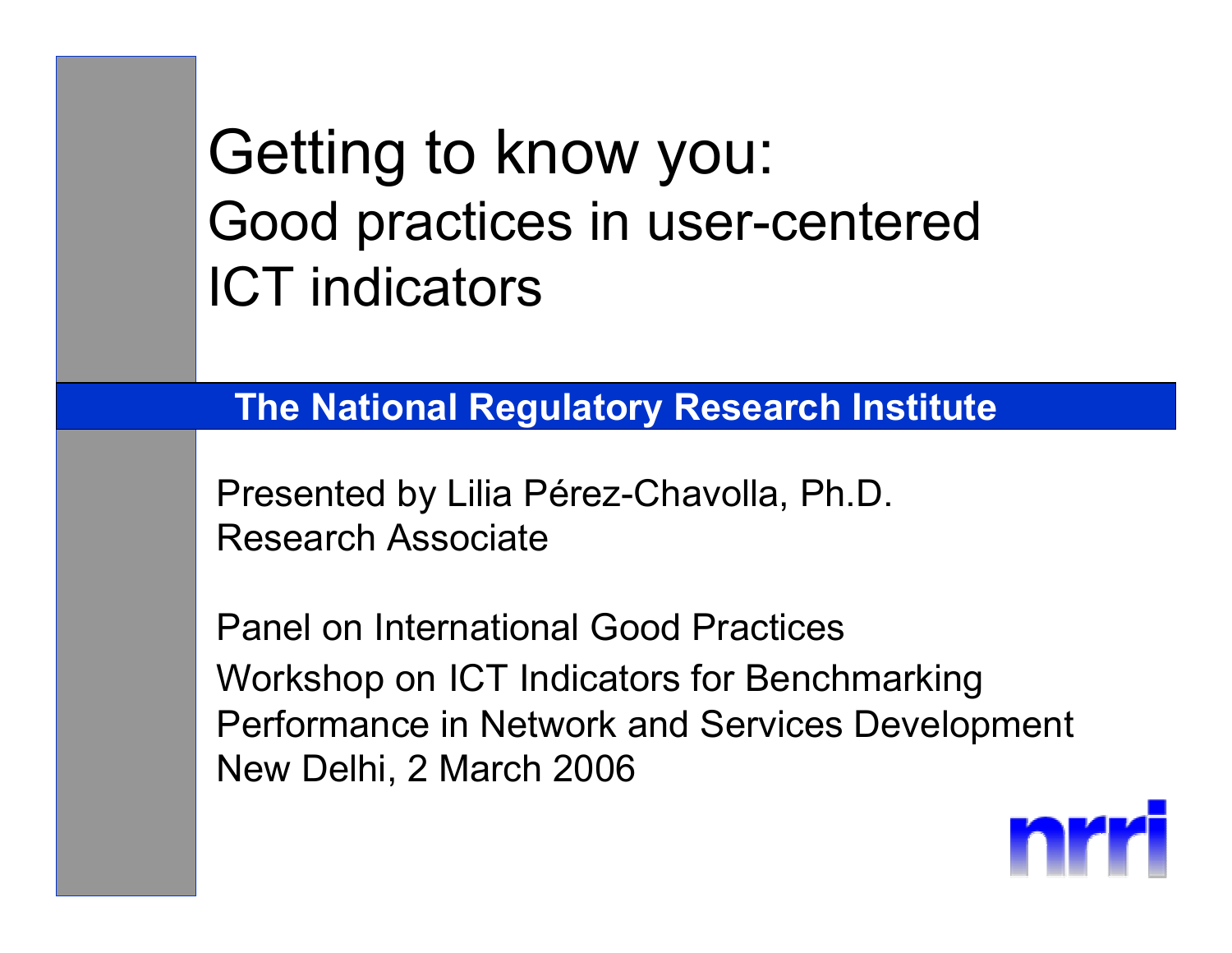## Keeping the user in mind

- •• Improving our knowledge of ICT users
- $\bullet$ • Improving user's knowledge of ICT data collected

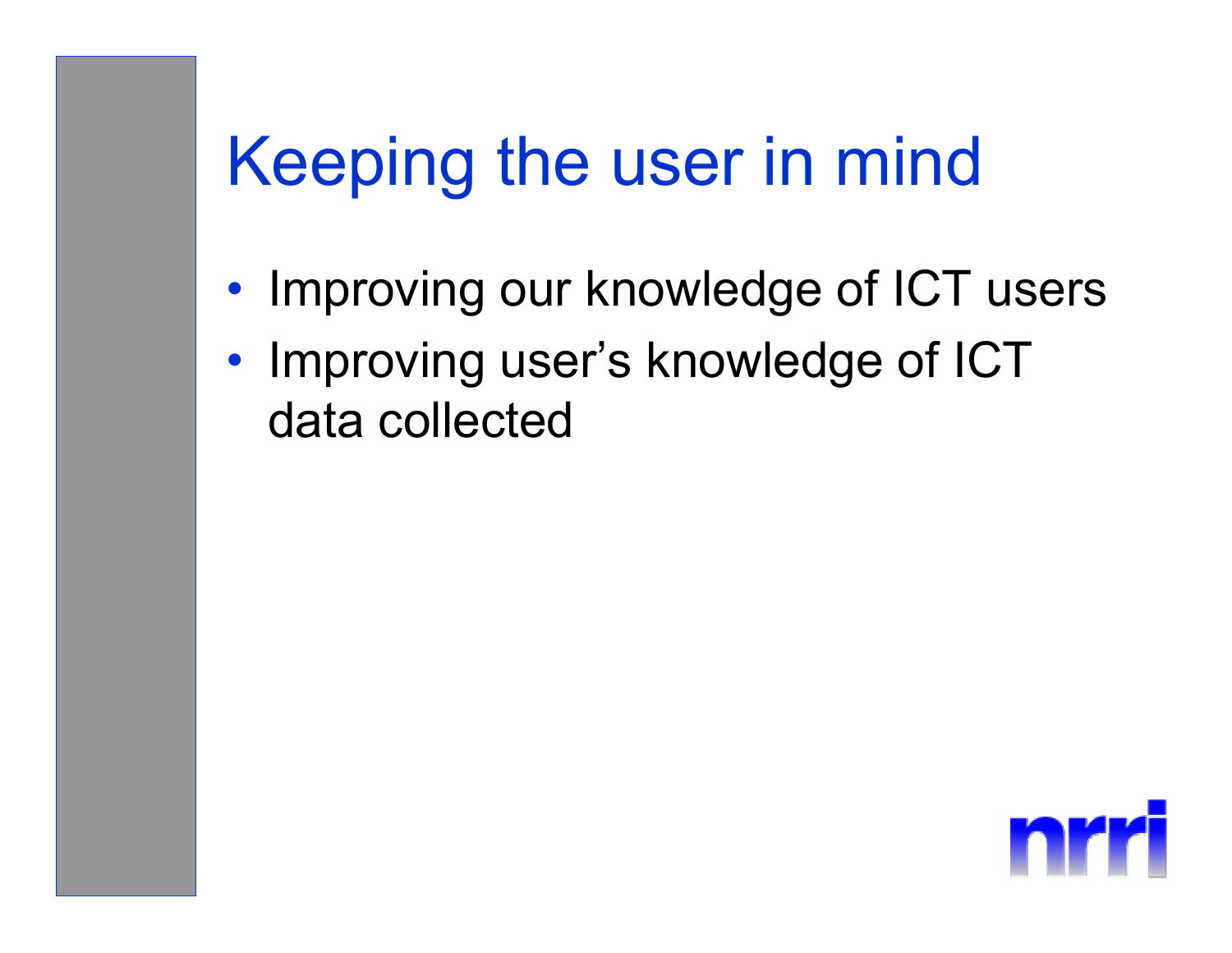## Improving our knowledge of ICT users

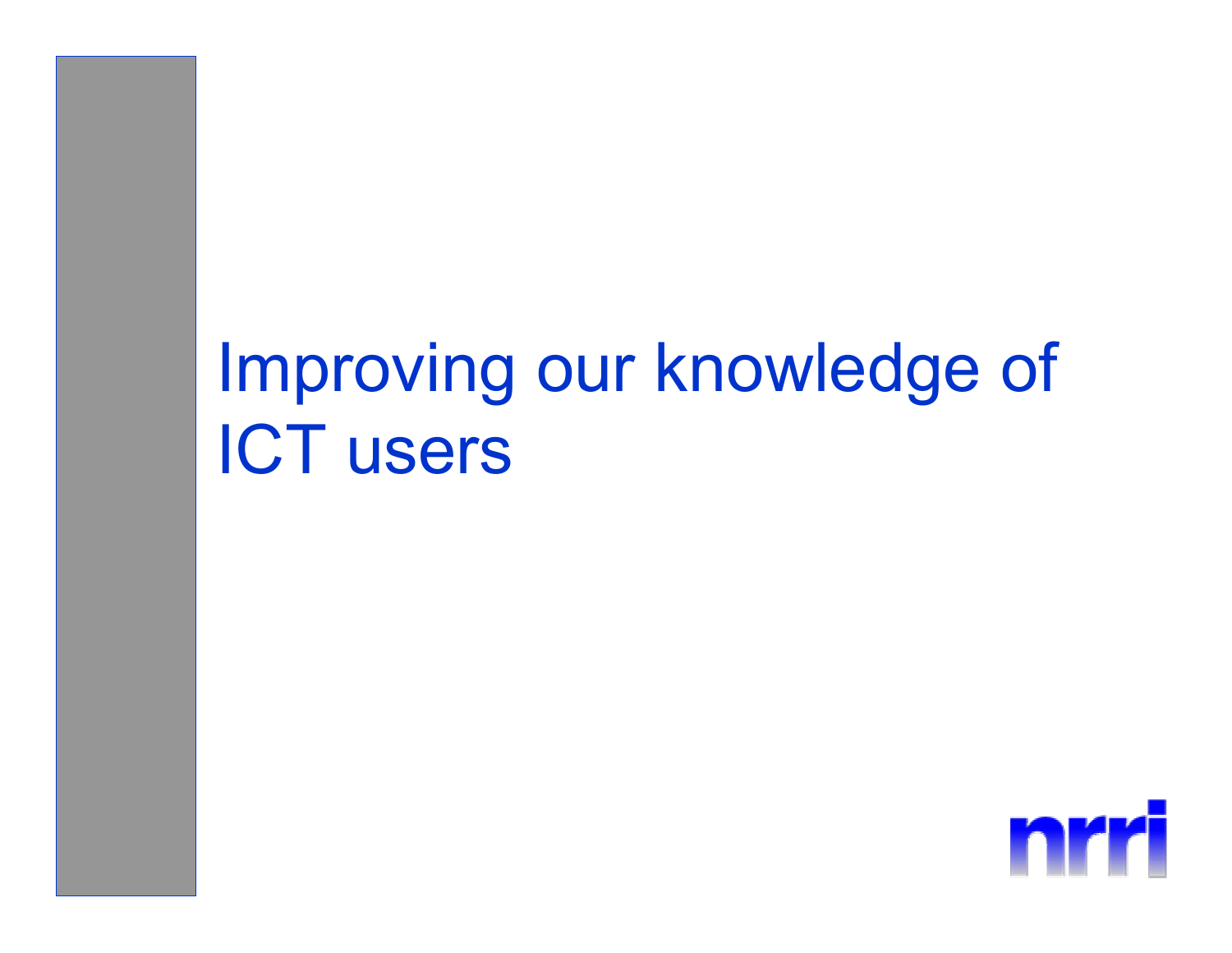#### Importance of collecting data about ICT users

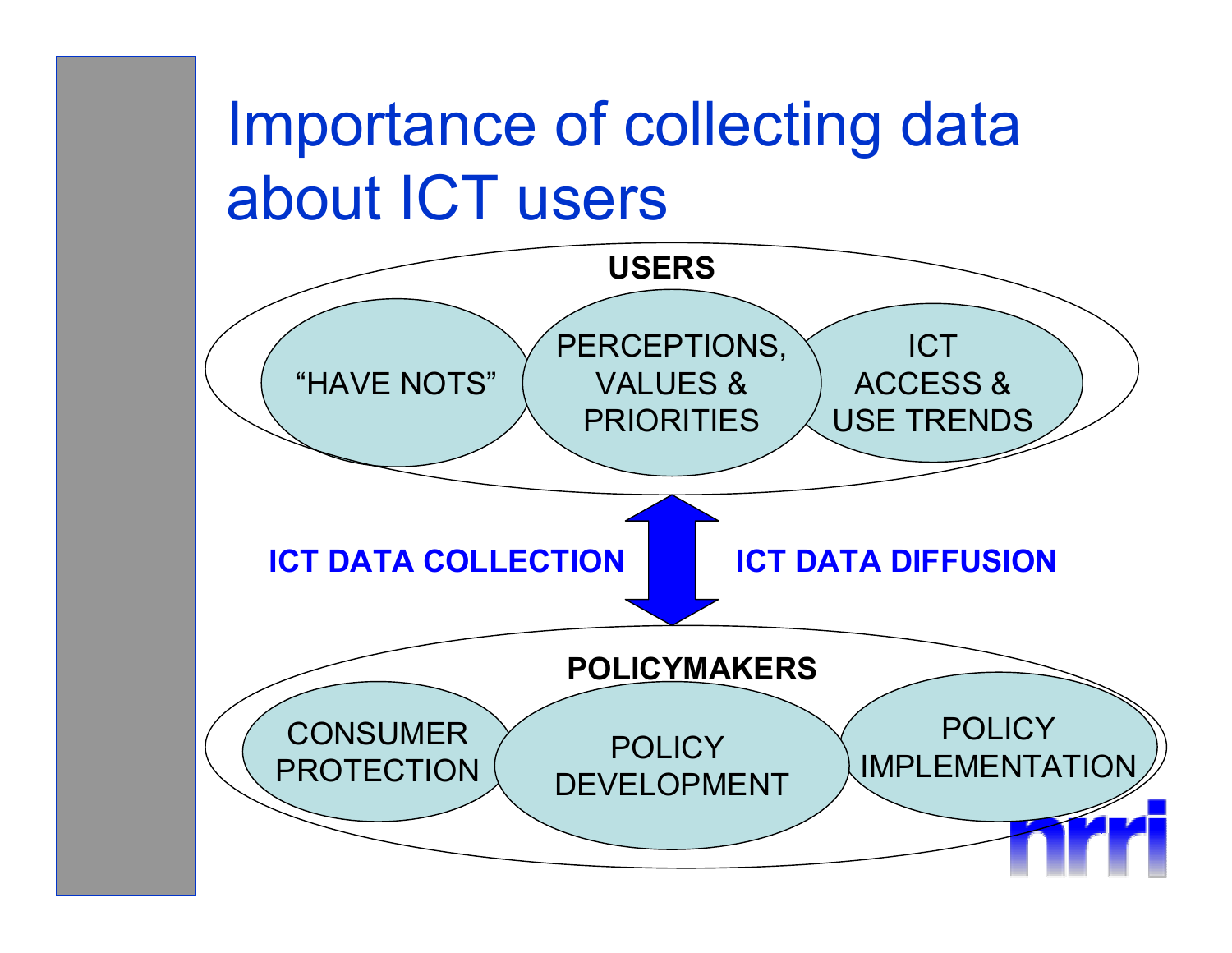## Approaches to ICT users data collection

- $\bullet$  Quantitative approach
	- $-$  Data disaggregation for different ICT  $\,$ indicators
	- Tracking indicators of interest to users, such as quality of service (QoS)
- $\bullet$  Qualitative approach
	- Customer surveys
	- Focus groups
	- Interviews

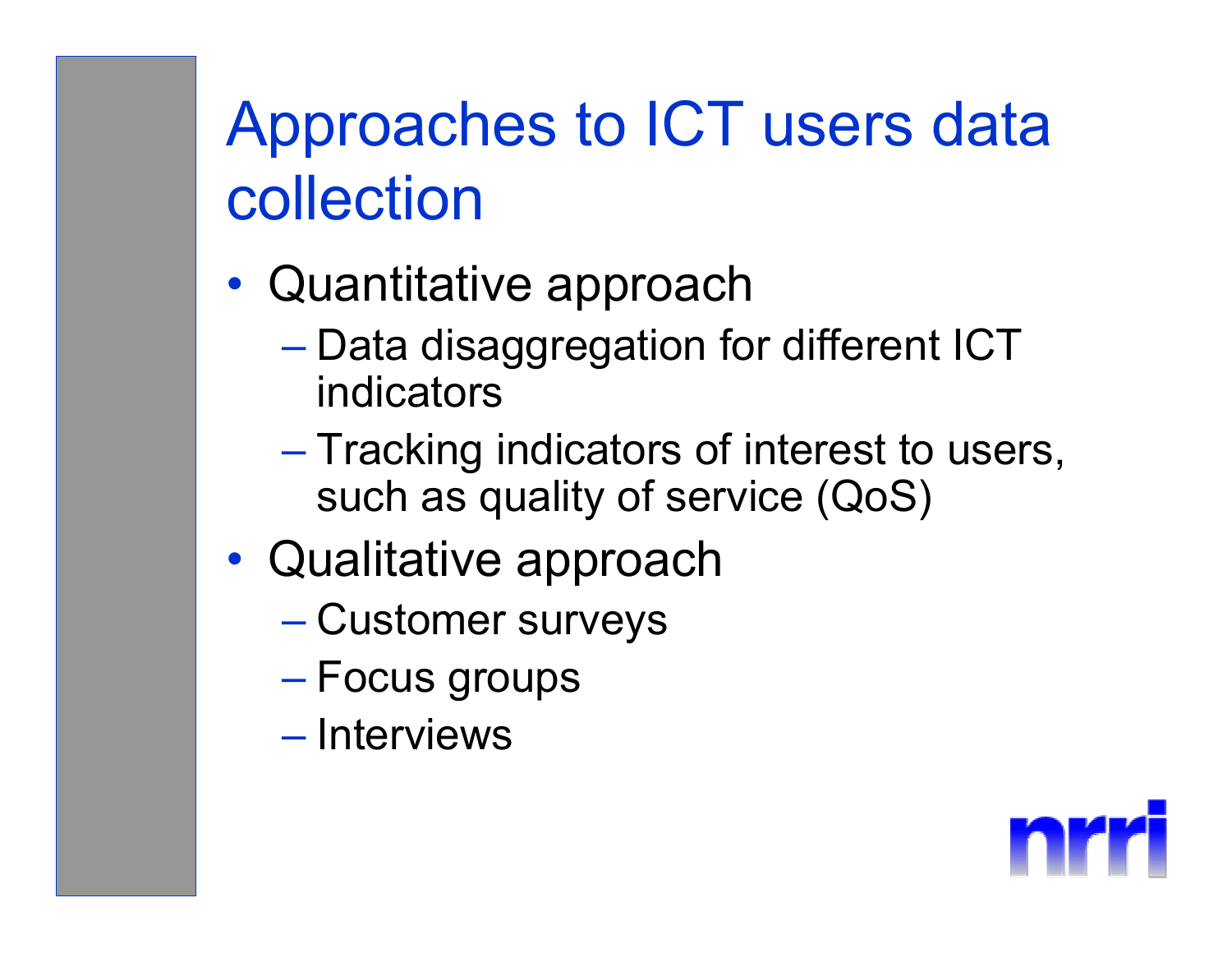## ICT user data collection in USA: The case of FCC

- • Goal: Monitor the impact of increased competition and universal service programs on ICT users, particularly on low-income households
- • Under contract with the Federal Communications Commission (FCC), US Bureau of the Census collects:
	- $-$  Decennial census data on telephone penetration at the  $\overline{\phantom{a}}$ household level
	- $-$  Data on telephone availability, every four months, to monitor demographic trends between censuses
- • Data published annually in FCC's *Universal Service Monitoring Report*

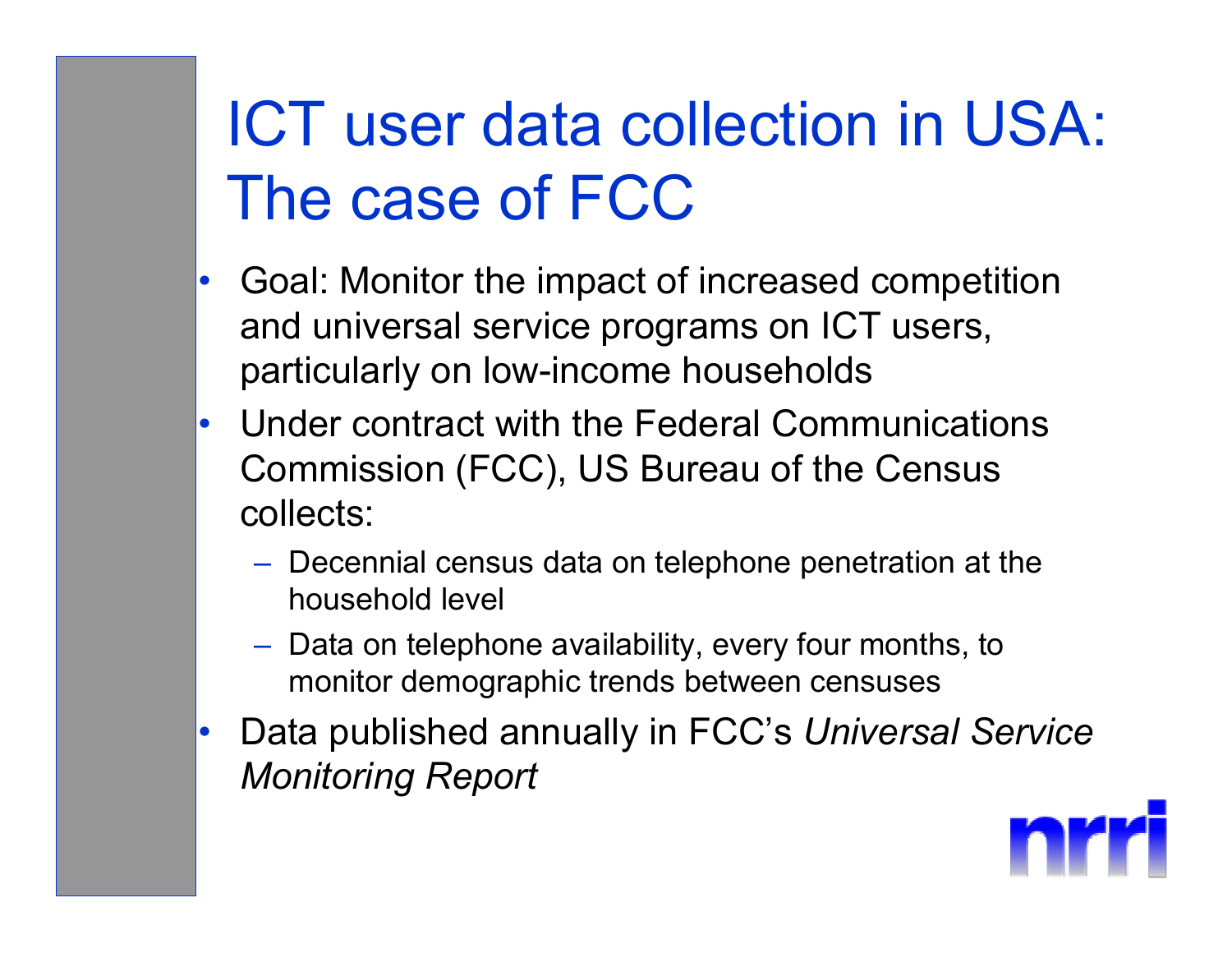## FCC's data disaggregation

- Telephone penetration statistics are collected for the United States and each of the states
- •Data disaggregated at the household level
- • Based on various demographic characteristics:
	- Household size
	- –– Head of household's age and race
	- –– Income (expressed in March 1984 dollars).
	- Labor force status for adult individuals

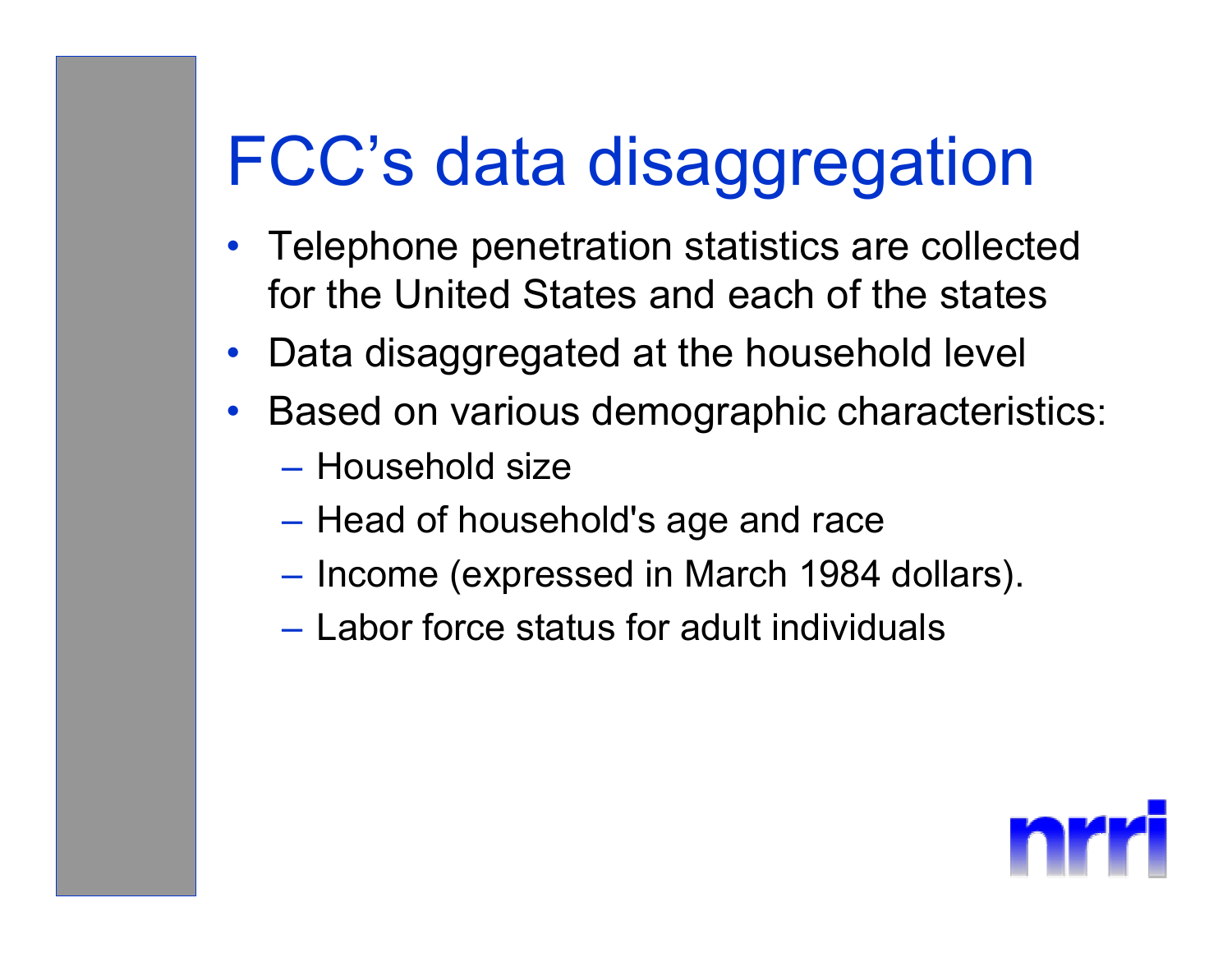#### Other FCC data on the user

- Statistics on deployment of high-speed services for internet access:
	- Disaggregated for residential, small business, larger business and others subscribers at the zip code level, state-by-state and per household income
	- Reported semi-annually by all facilities-based carriers
	- $\mathcal{L}_{\mathcal{A}}$  Mobile carriers report subscribers who are directly billed or pre-paid
- Consumer complaints for Tier 1 carriers, disaggregated at the state level

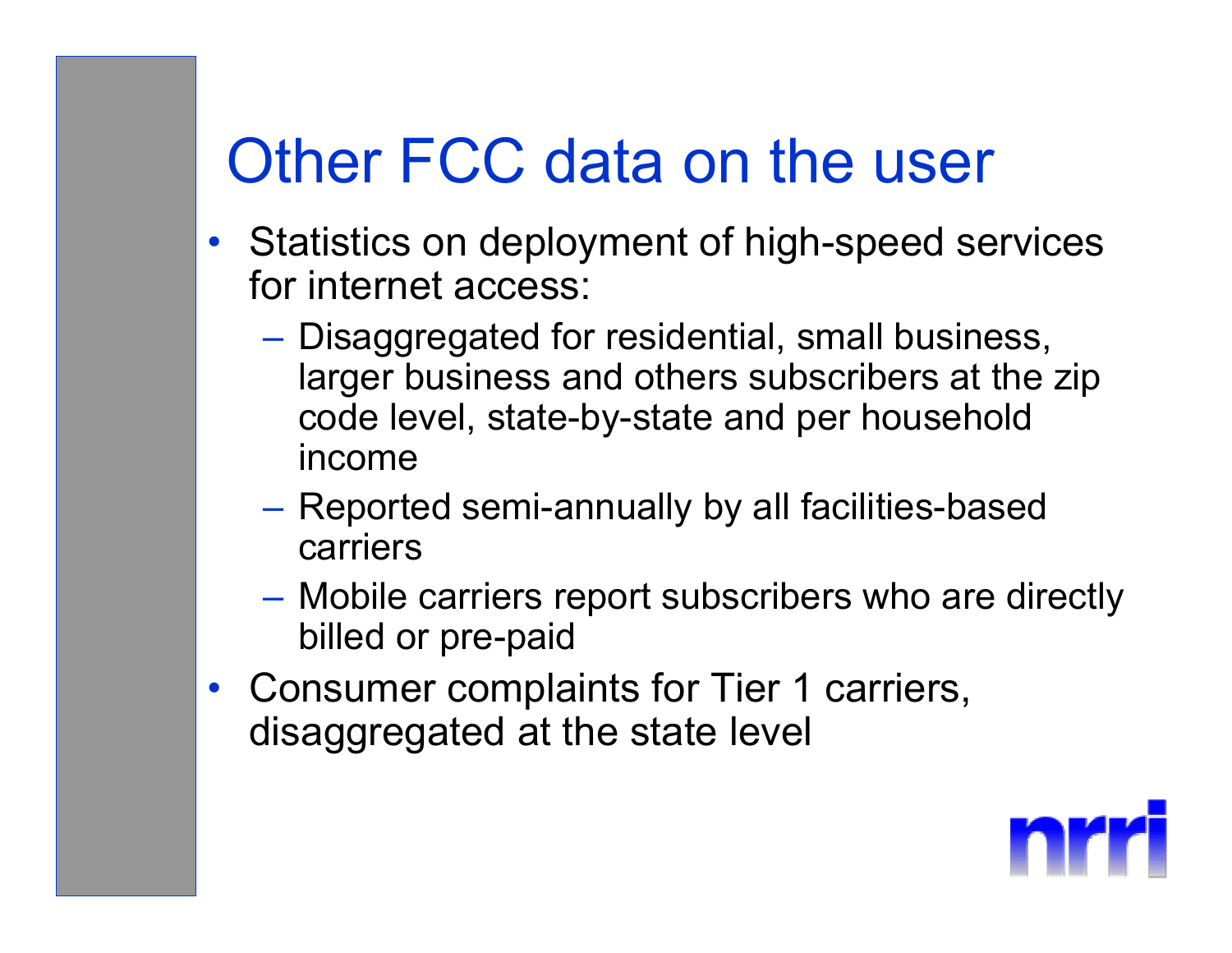#### Benchmarks for service quality

- U.S. QoS regulation and data collection is shared between state and federal regulators
- The FCC has adopted a "hands-off" approach to regulation, but
	- $\mathcal{L}_{\mathcal{A}}$ – Gathers and publishes annual data (Monitoring Report, ARMIS data) for regional Bell companies, Sprint and other price-cap regulated incumbent local exchange carriers
	- Data track service quality provided to retail customers (business and residential) and access customers (inter-exchange carriers)
- State regulators set most QoS standards and impose penalties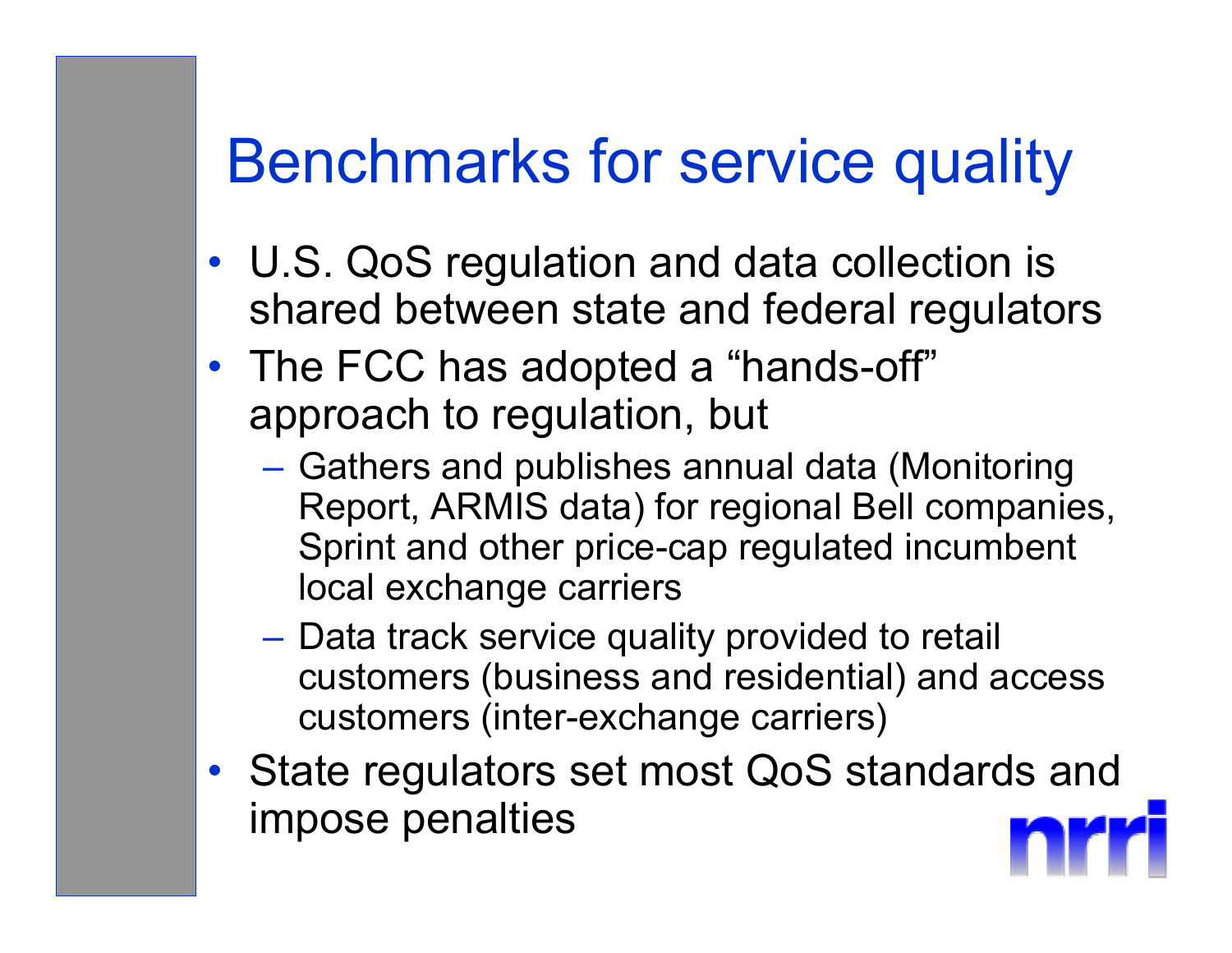## QoS indicators collected at the Federal level (FCC)

- The ARMIS Report on Quality of Service collects data for residential and business lines in categories such as:
	- average installation intervals in days
	- $-$  percentage local installation commitments met
	- $-$  initial trouble reports per 100 access lines
	- $-$  repeat out-of-service (OOS) trouble reports as  $\overline{\phantom{a}}$ a percentage of initial OOS trouble reports
	- OOS repair intervals in hours

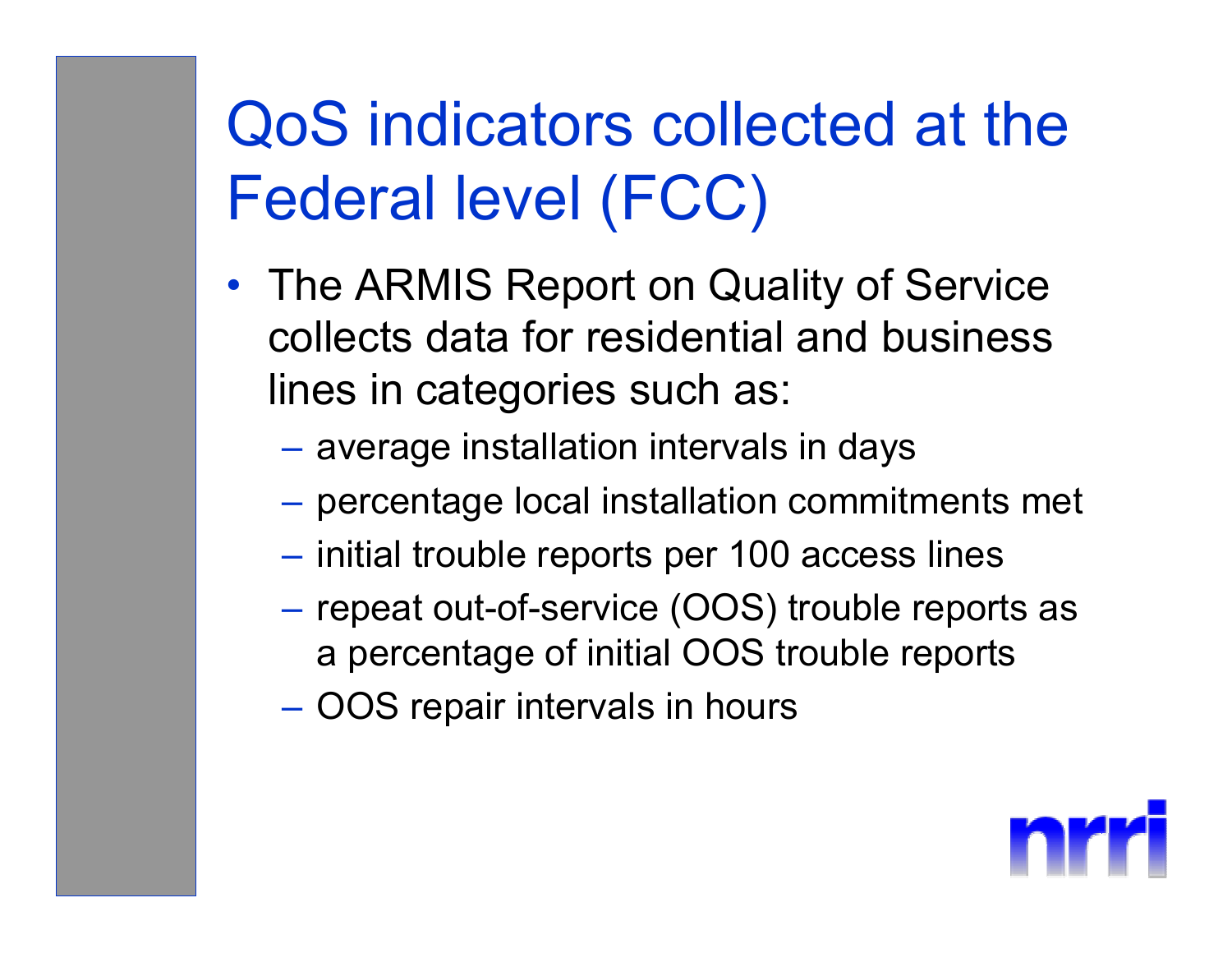## QoS indicators collected at the state level

- •Installation of service
- • Operator handled calls
- Transmission and noise requirements
- $\bullet$  Network call completion
- Customer trouble reports
- Service disconnection
- •Billing and collection
- •Major service outages
- Customer satisfaction
- Public payphones
- 911 database

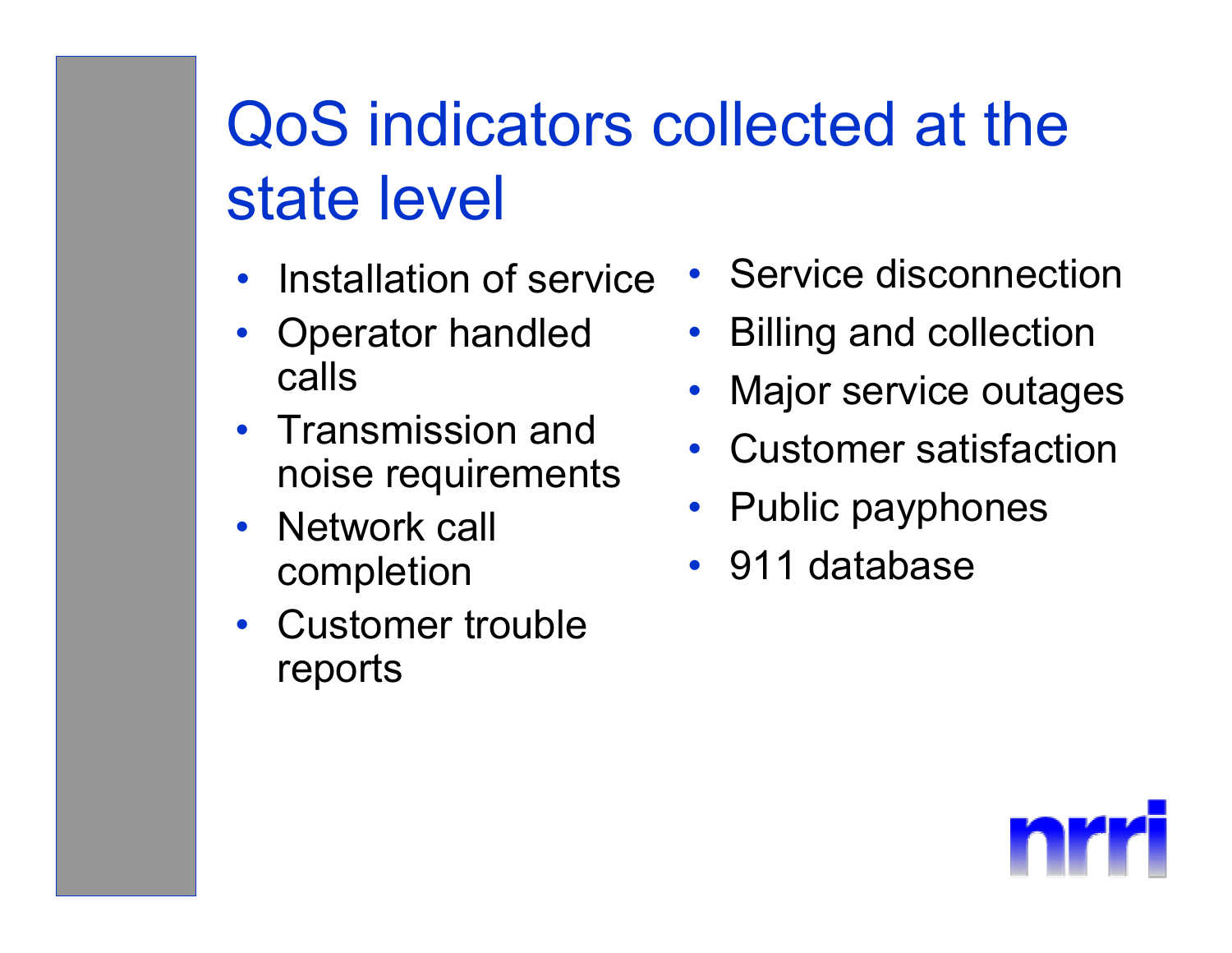#### Variability in state adoption of QoS Indicators

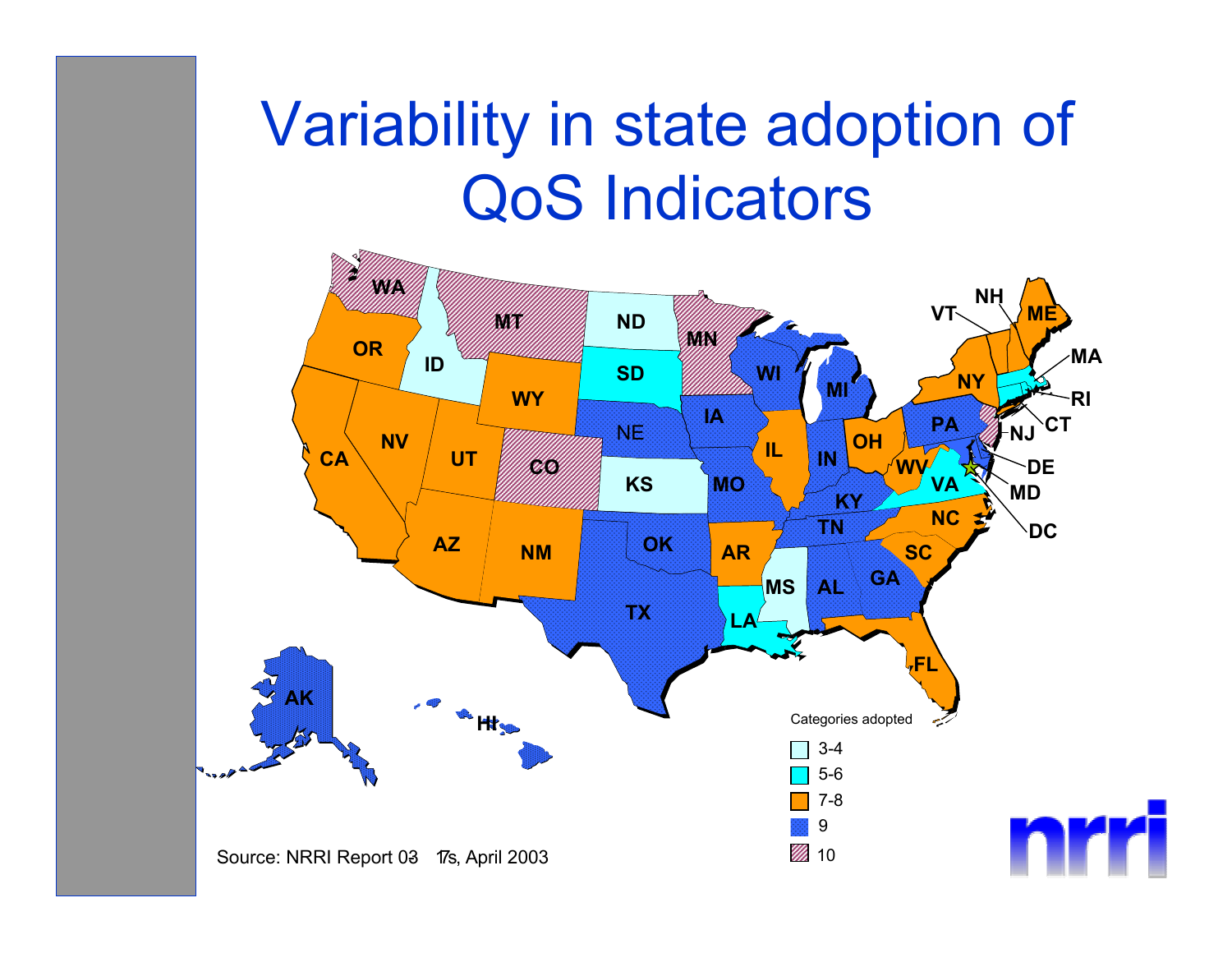## QoS indicators collected at state level in the United States

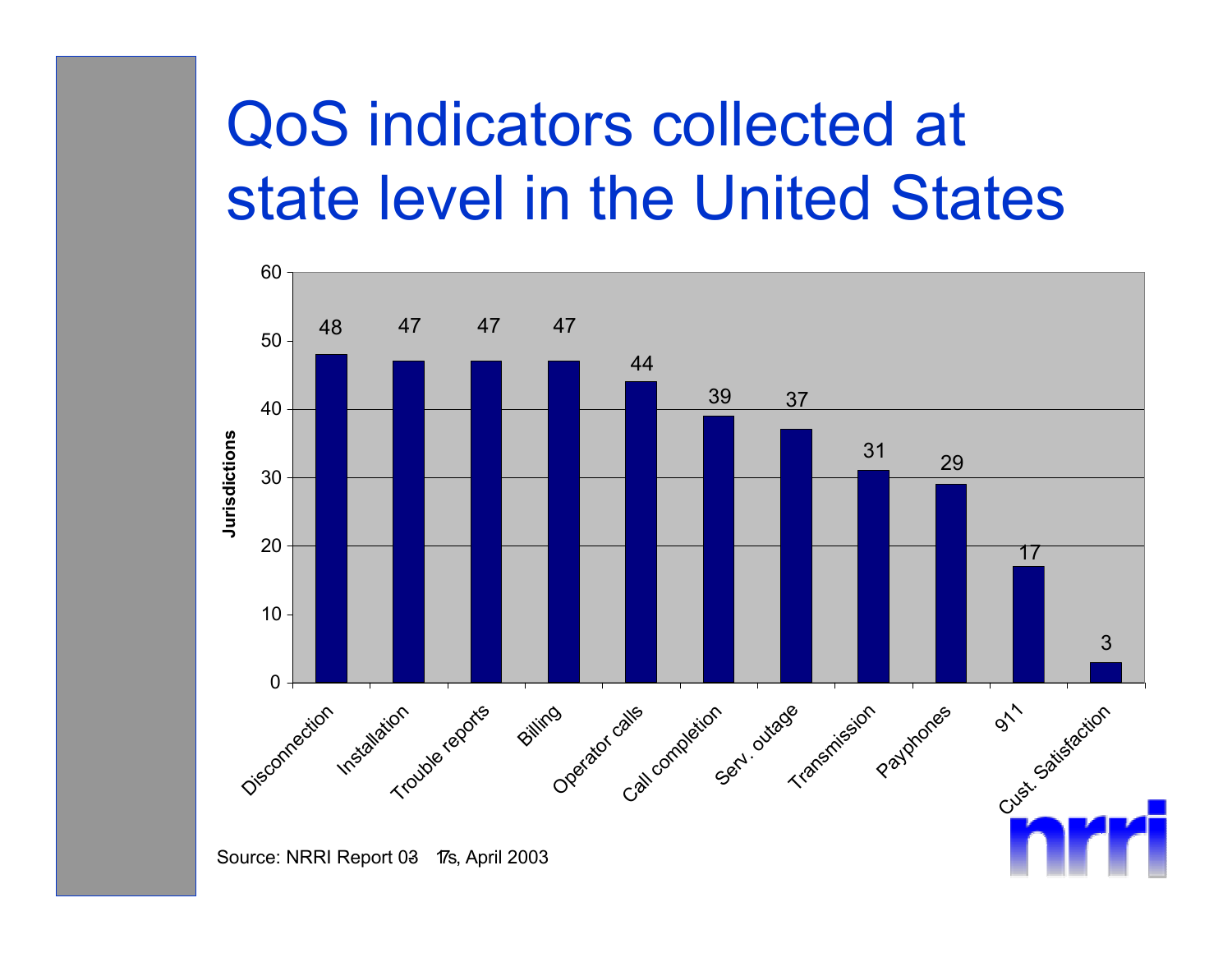## Qualitative approach: The user perspective

- • Insight on service trends:
	- service decline or improvement over time
	- new service areas requiring attention (slamming, cramming, privacy, billing, new services)
- • Understanding of consumers' attitudes, expectations, concerns, and values
- • Sources: Informal complaints, customer surveys and interviews

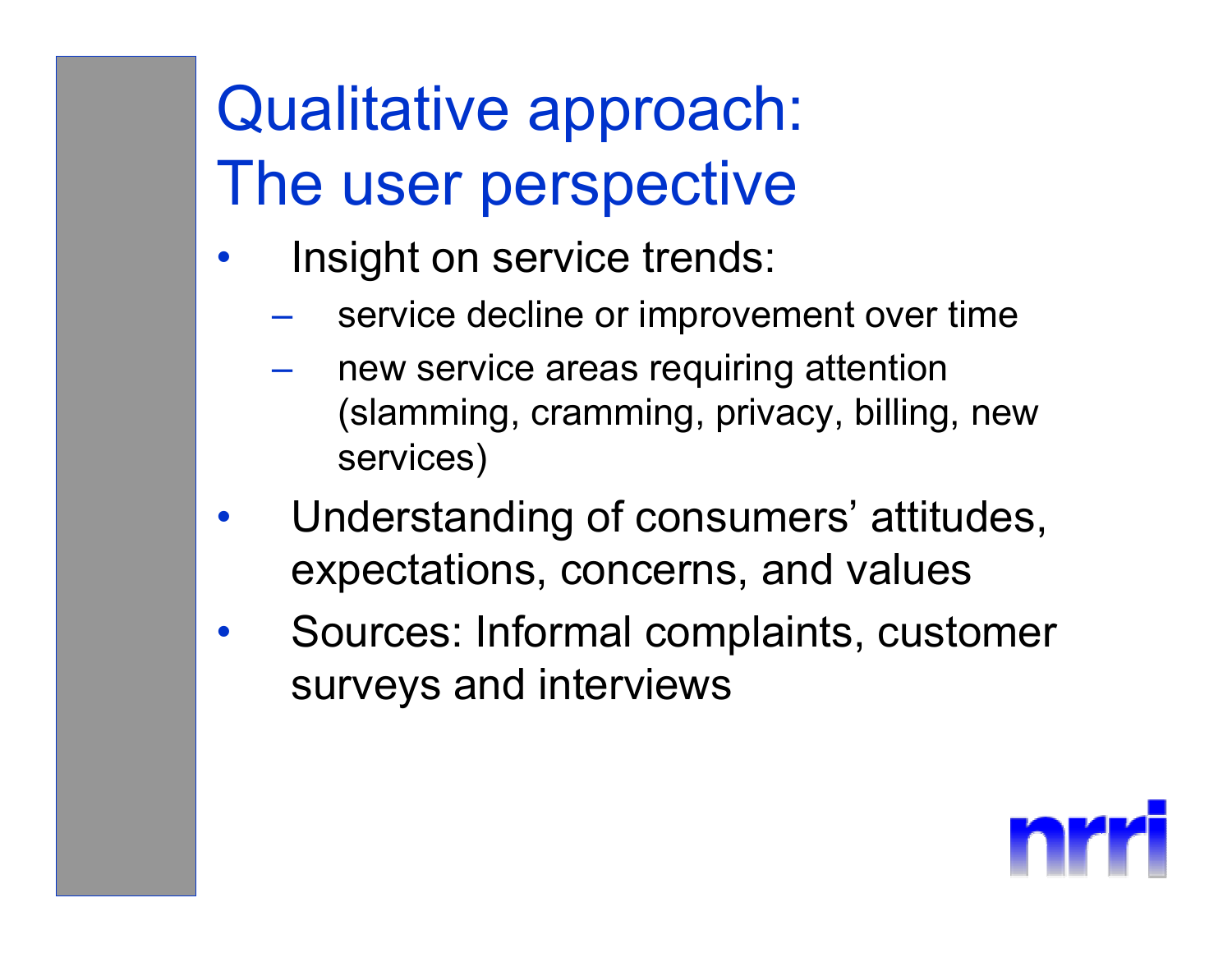#### State Complaints per Million Lines (All reporting ILECs, Business & Residence)



Source: FCC ARMIS 43-05 Report, Table V, Column (da) Total, Rows 320 Number of Business Access Lines, 322 Number of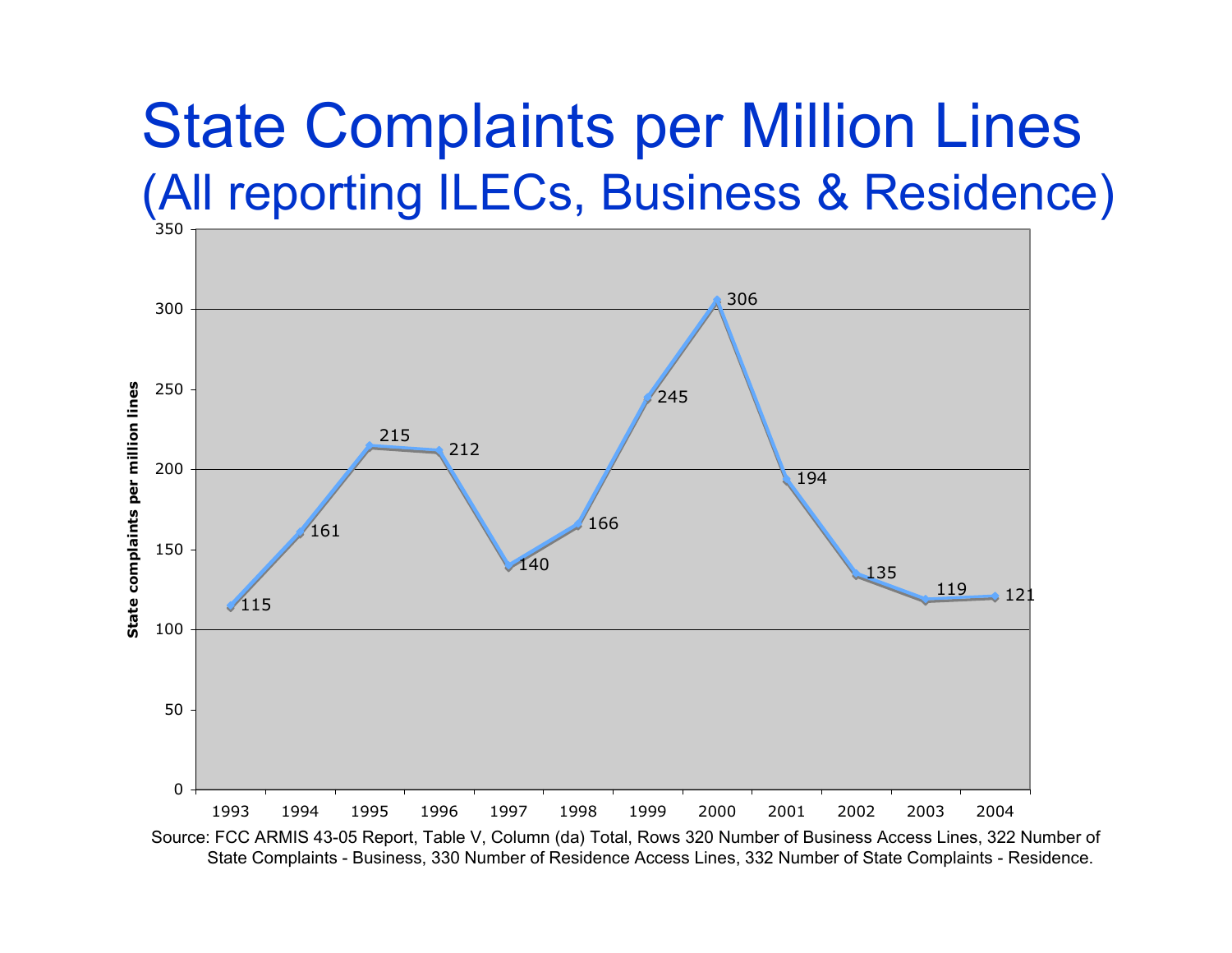## Bell Operators' customer perception surveys

• FCC Report 43-06, the ARMIS Customer Satisfaction Report, must be provided annually by study area. It is comprised of the following table:

**COMPANY: SBC/AMERITECH CORPORATION** 

STUDY AREA: SBC/AMERITECH

From: Jan 2004 To: Dec 2004 PERIOD:

 $COSA$ : **AMTR** 

| TABLE I - SUMMARY CUSTOMER SATISFACTION SURVEY |  |  |  |
|------------------------------------------------|--|--|--|
|------------------------------------------------|--|--|--|

|            | <b>CLASSIFICATION</b> | Residential                |                                 | <b>Small Business</b>             |                                 | <b>Large Business</b>             |                                        |
|------------|-----------------------|----------------------------|---------------------------------|-----------------------------------|---------------------------------|-----------------------------------|----------------------------------------|
| <b>ROW</b> |                       | Number<br>Surveyed<br>(ab) | Percent<br>Dissatisfied<br>(ac) | <b>Number</b><br>Surveyed<br>(ad) | Percent<br>Dissatisfied<br>(ae) | <b>Number</b><br>Surveyed<br>(af) | Percent<br><b>Dissatisfied</b><br>(ag) |
| 0040       | Installations         | 10,708                     | 7.56                            | 10,484                            | 11.75                           | 3,864                             | 7.74                                   |
|            | 0060 Repairs          | 10,505                     | 11                              | 10,724                            | 10.71                           | 3,869                             | 7.59                                   |
| 0080       | Business Office       | 21,038                     | 8.15                            | 20,346                            | 9.10                            | 4,479                             | 6.74                                   |

#### **FOOTNOTE TABLE**

Table Row Col FN# **Footnote** ALL AF. RESULTS INCLUDE MEDIUM AND LARGE BUSINESS CUSTOMERS.  $\mathbf{1}$ LARGE BUSINESS RESULTS ONLY AVAILABLE AT REGION LEVEL.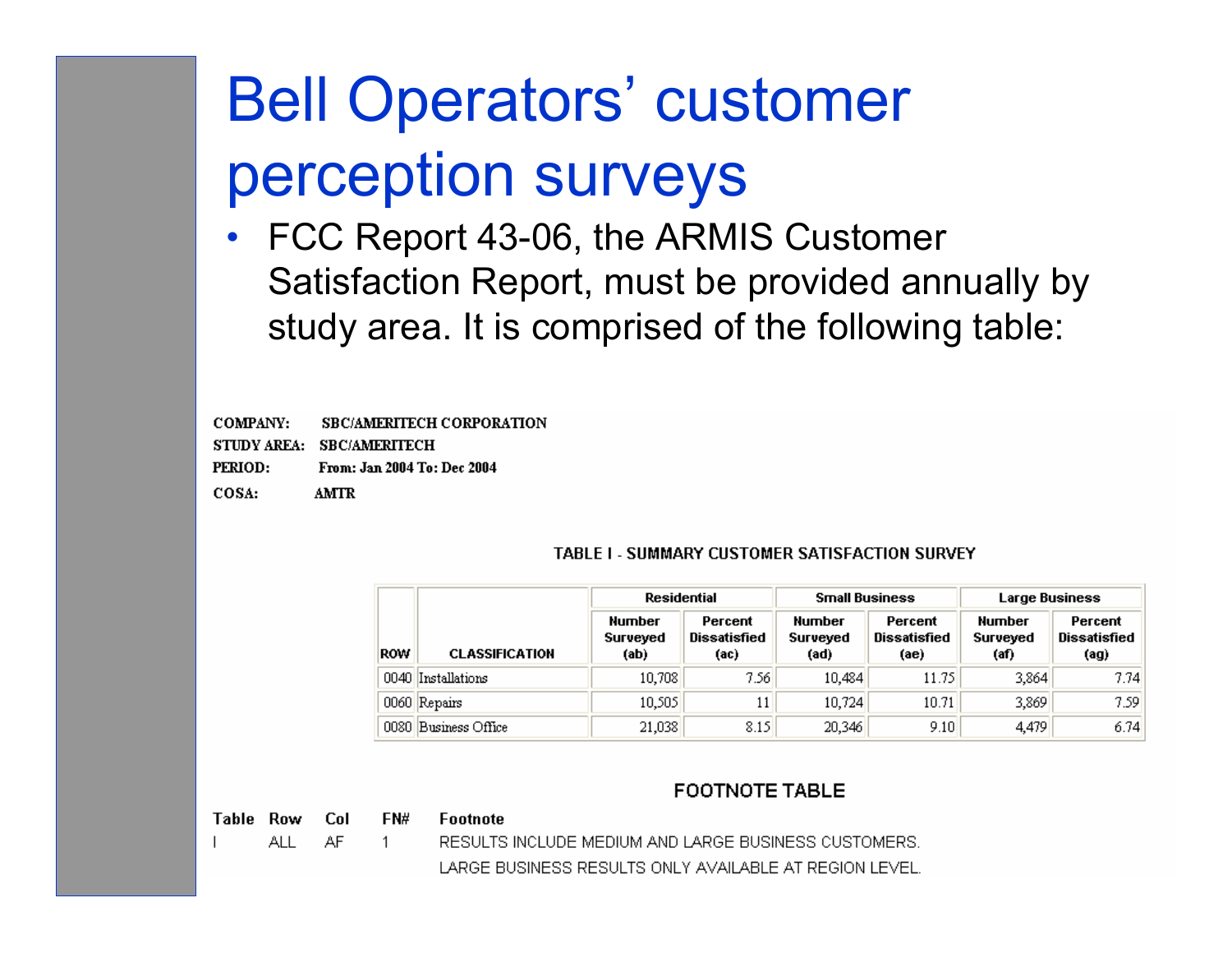# Good practices: Australia's Consumer Satisfaction Survey

- Annual publication of the Australian Communications and Media Authority (ACMA)
- Evaluates residential and small business consumer satisfaction with fixed line, mobile and internet services
- Key topics include: customer service, pricing, mobile contracts and technical quality, bundling, as well as attitudes towards information offered by service providers and competitive aspects of key telecommunications services

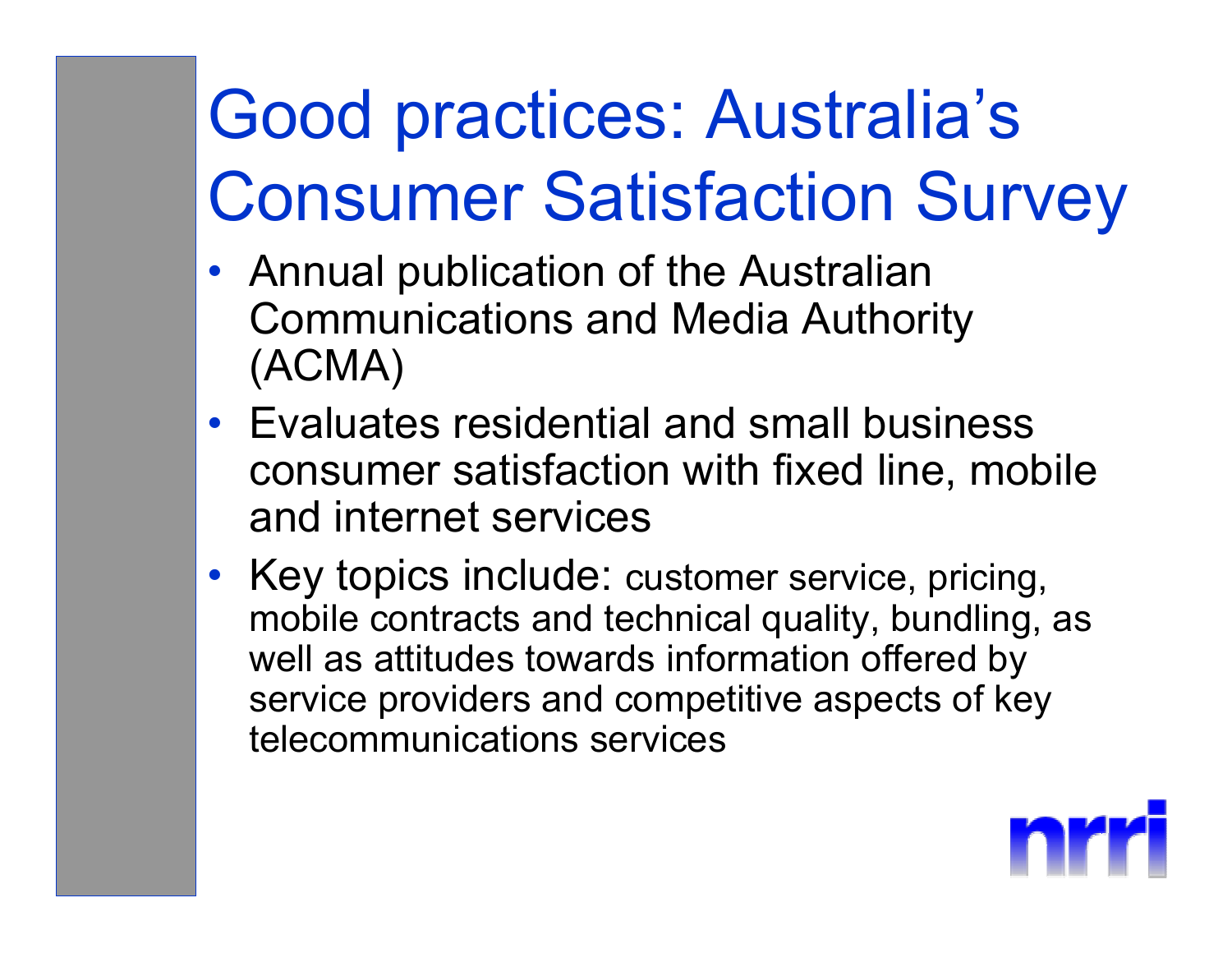## If we build it will they come?

**Reasons that US consumers do not subscribe to broadband (2005, % of respondents)**

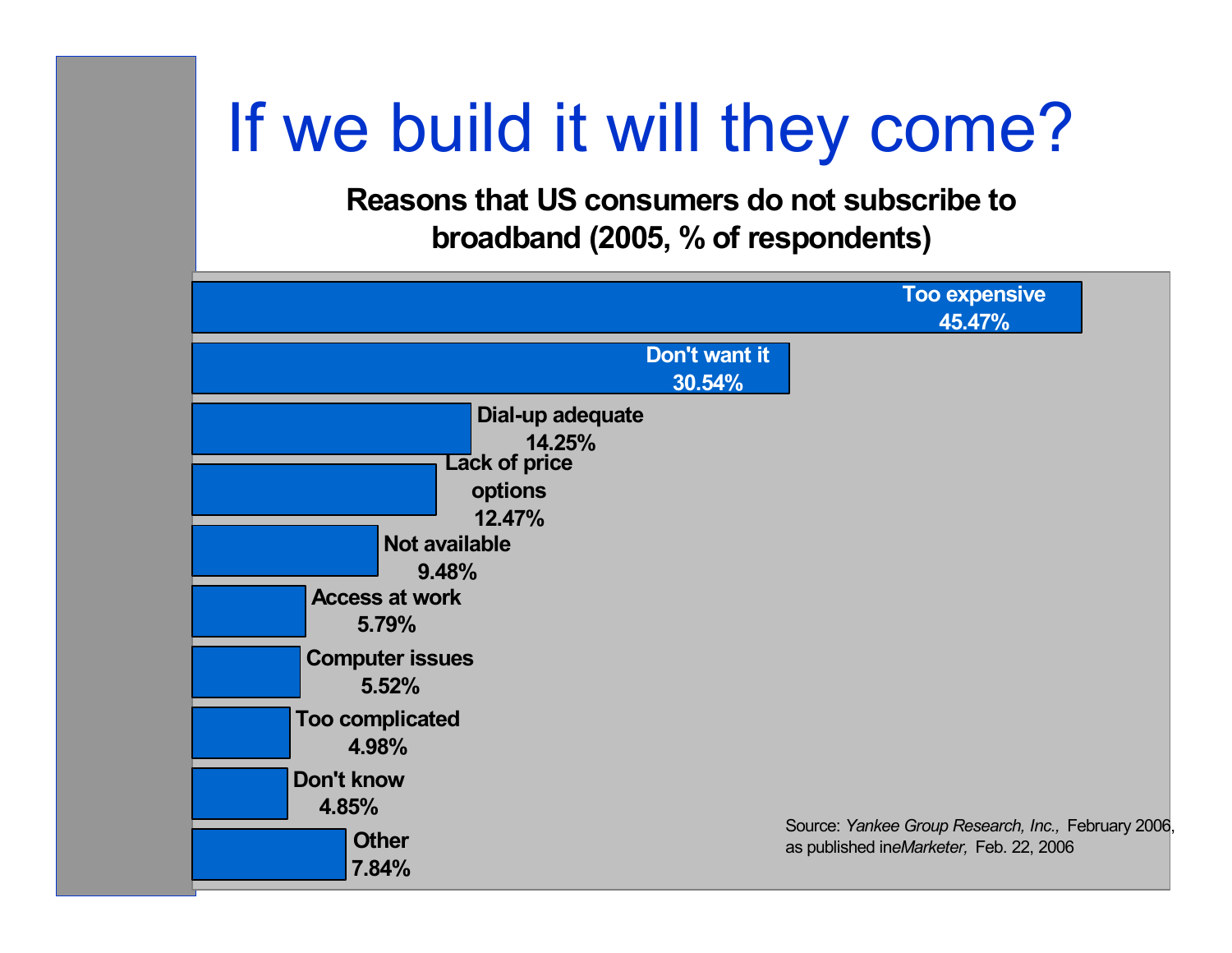#### Improving the user's knowledge of ICT data collected

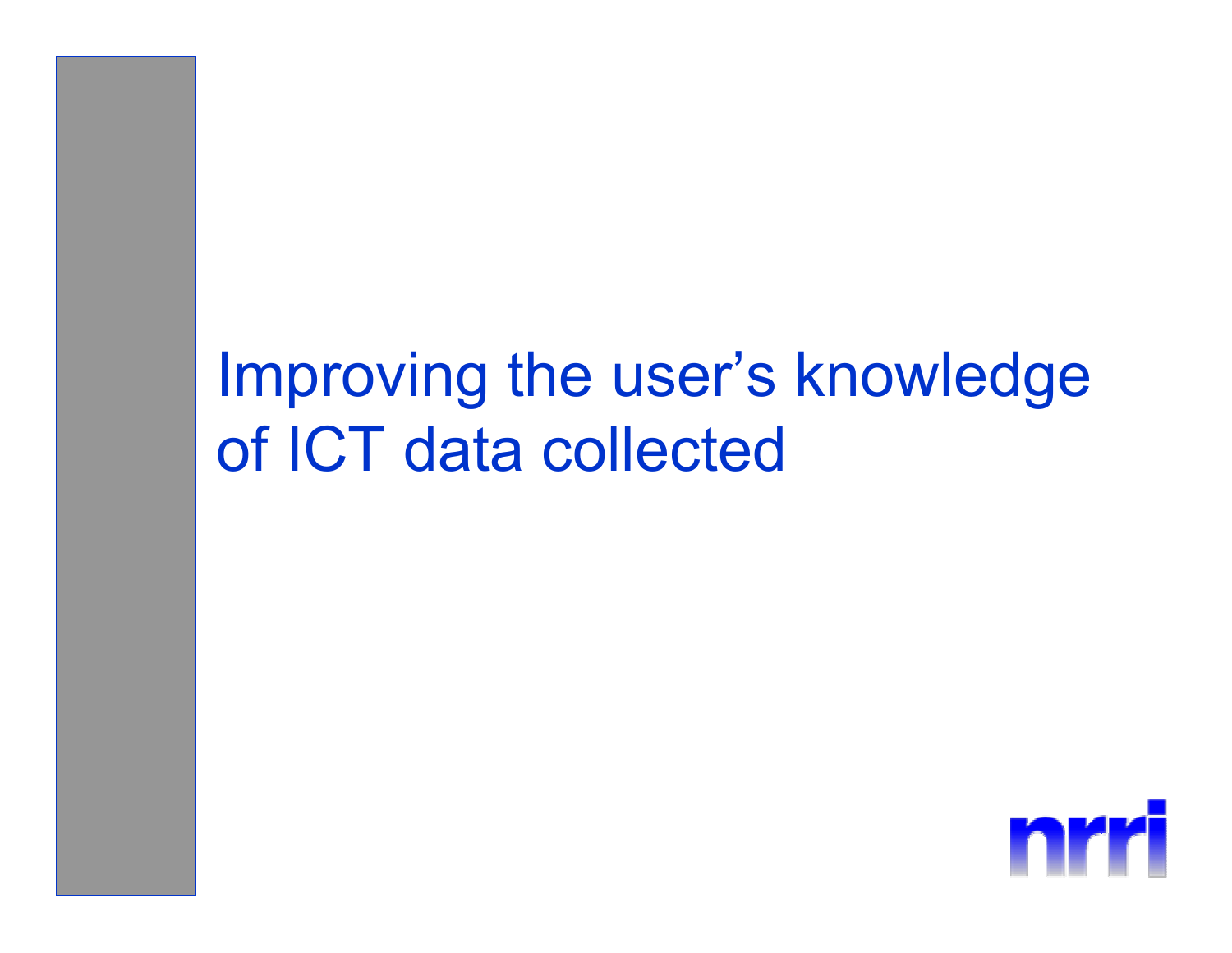## Empowering ICT users

- $\bullet$ • Need for improved diffusion of ICT data collected
	- Communicate to the public the regulator's goal of promoting consumer interests and increasing ICT access
	- Pressure on providers to improve QoS
	- Support consumers in making informed choices (price, quality)
- •Public consultation & participation

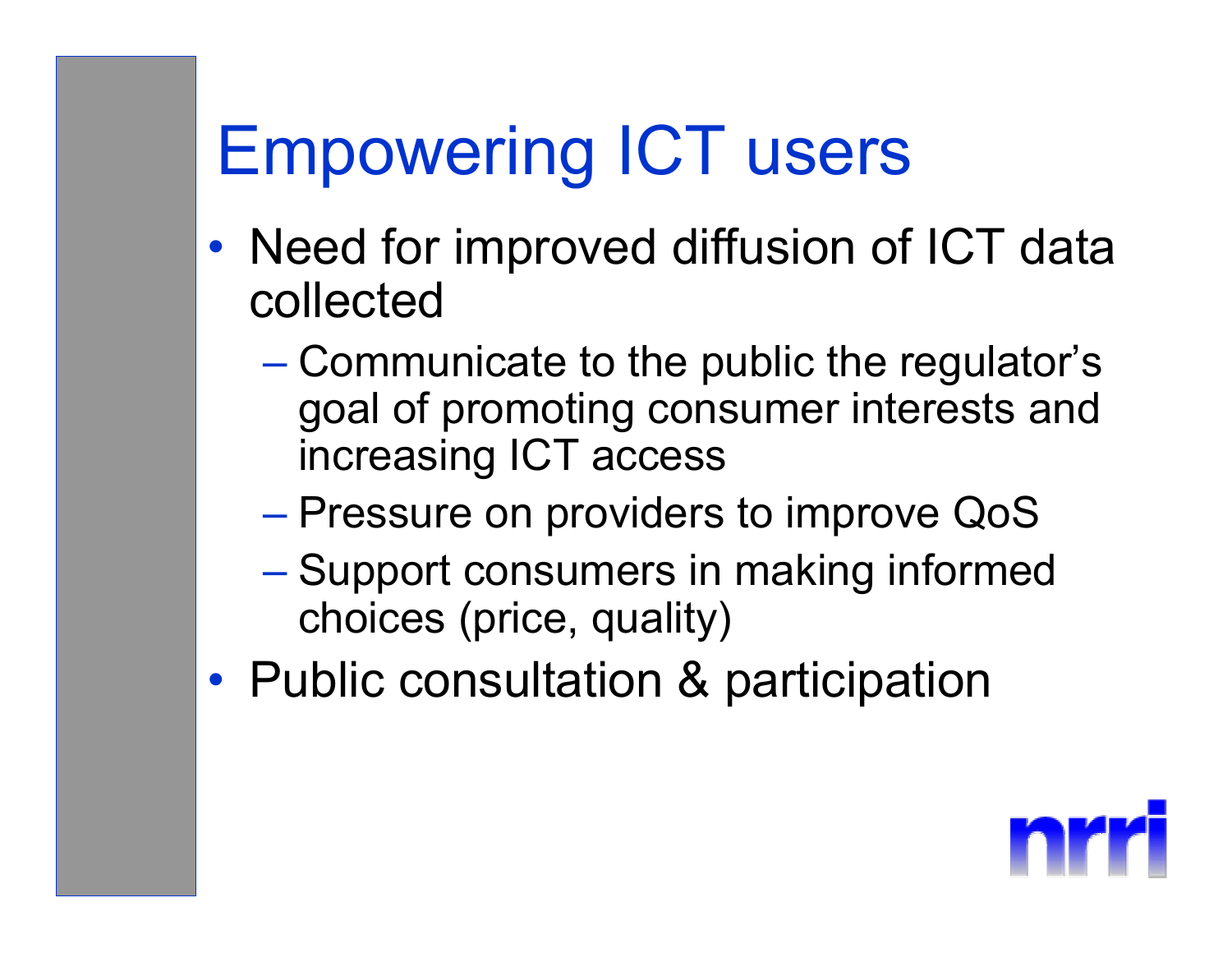## Good practice: Ofcom's approach

- $\bullet$ • Take quick and effective action when public may be at risk
- $\bullet$  Encourage provision of up-to-date, unbiased and reliable company information for consumers
- • Get the message across to different groups of people
- Use the most effective method for each group
- •Consider language or disability barriers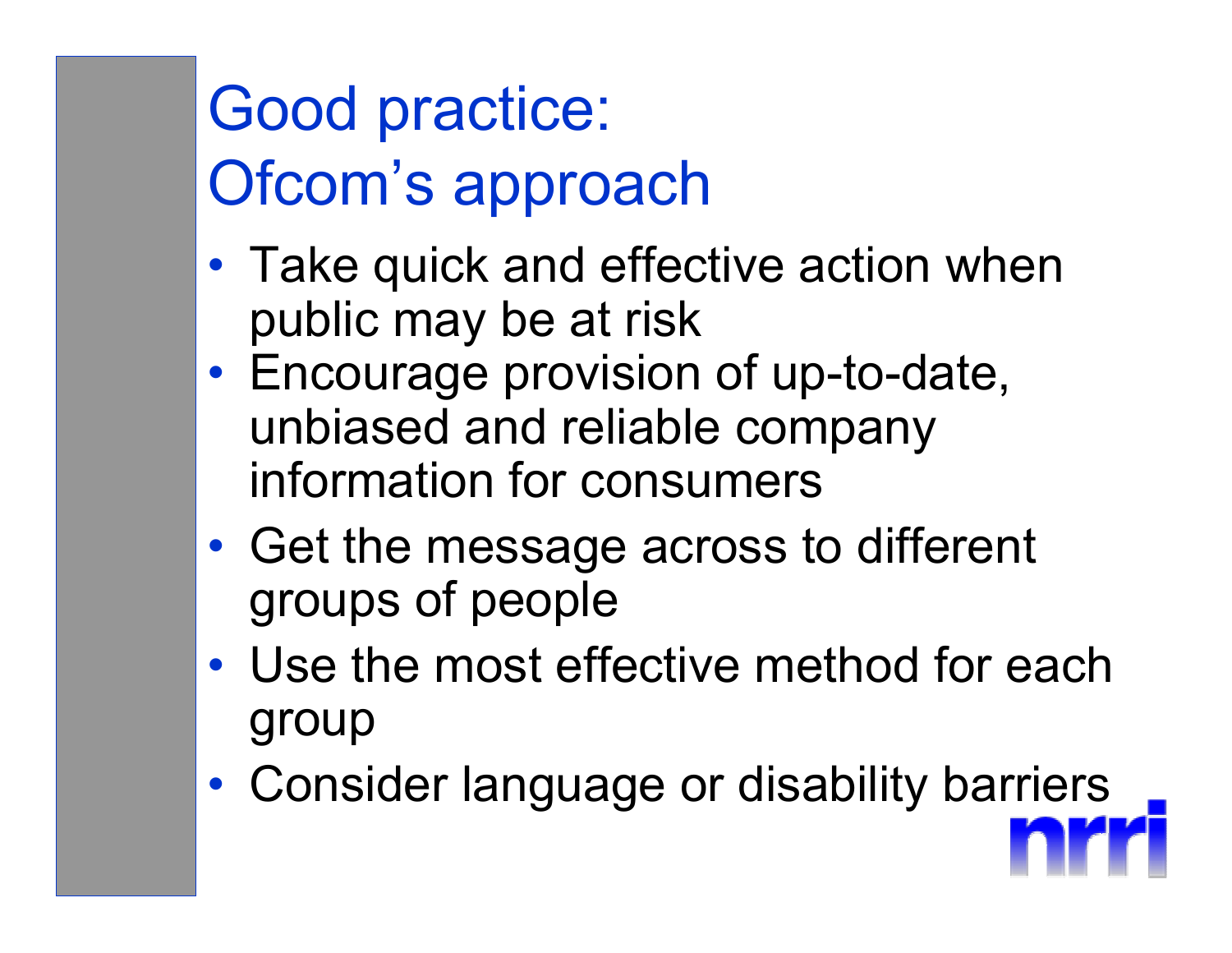## **Summary**

- Disaggregated data improves knowledge of digital divide impact
- $\bullet$ Include indicators of relevance to users
- Challenge of understanding decisionmaking processes influencing the patterns of access and use found in data
- Diffuse information collected in a userfriendly manner